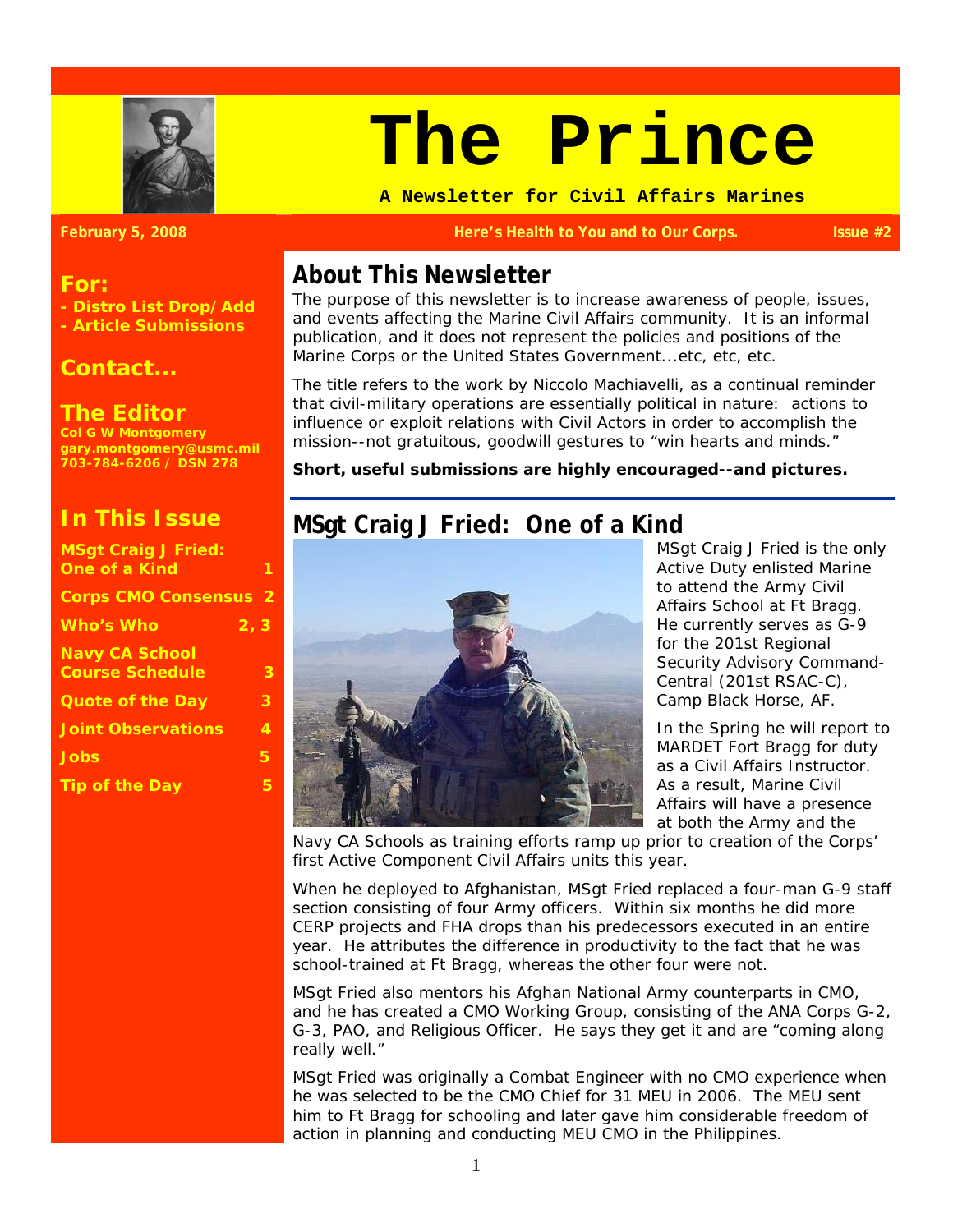## **Who's Who**

#### **3rd Civil Affairs Group**

**Col Michael J Drake (CO) michael.drake@usmc.mil** 

**LtCol Andrew T Roberto (XO) andrew.roberto@usmc.mil** 

**LtCol Paul K Lebidine (S-3) paul.lebidine@usmc.mil** 

#### **4th Civil Affairs Group**

**Col Gerard W Fischer (CO) gerrard.fischer@usdoj.gov** 

**LtCol Daniel Greif (XO) erik.grabowsky@usmc.mil** 

**LtCol John C Church (S3) jchurch@vfmac.edu** 

**Maj Paul F Meagher (I-I) paul.meagher@usmc.mil** 

#### **Center for Irregular Warfare, Quantico**

**Maj Derek M Horst derek.horst@usmc.mil** 

#### **HQMC (CD&I), Quantico (Advocacy)**

**Col Gary W Montgomery gary.montgomery@usmc.mil** 

#### **HQMC (PP&O), Pentagon (Proponency)**

**Col Robert A Schroeder robert.a.schroeder@usmc.mil** 

#### **I MEF**

**Col Eric S Erdmann eric.erdmann@usmc.mil** 

## **Marine Corps Forming Consensus on CMO**

Associated GENSER Messages Announcement: CMC WASHINGTON DC CDI FMID / 200553Z DEC 07 Results: CMC WASHINGTON DC CDI FMID / 241611Z JAN 08

Since 2003, the role of CMO in Marine Corps operations has expanded dramatically. But, even though Anbar province was turned, *institutional* change has been ad hoc: in response to the exigencies of war, absent an overarching vision, and with little--usually no--CA participation in design.

Consequently, on 16-17 Jan, MCCDC held a conference at Quantico in order to develop Service-wide consensus for a single, comprehensive approach to civil-military operations. Approximately 60 participants from across the Marine Corps attended, with especially heavy representation from the Civil Affairs and Artillery communities.

Attendees received briefings by representatives from:

- 3rd Civil Affairs Group, Camp Pendleton, CA
- 4th Civil Affairs Groups, Washington, DC
- 95th Civil Affairs Brigade, Fort Bragg, NC
- HQMC CD&I (Civil Affairs Advocacy), Quantico, VA
- HQMC PP&O (Artillery Proponency), Pentagon
- MAGTF Staff Training Program, Quantico, VA
- Maritime Civil Affairs Group, Norfolk, VA
- Peacekeeping and Stability Operations Institute, Carlisle, PA
- Security Cooperation Education Training Center, Quantico, VA

Conference recommendations have no force of authority. However, this informal consensus provides a basis for unity of effort in concurrent and subsequent staff actions, which will synchronize recent initiatives and existing capabilities.

The conference participants, in plenary session, unanimously made the following recommendations:

- create G-9/S-9 staff sections
- designate CAG Commanders as Primary CMO Coordinators for MEFs
- discontinue cross-mapping CAG billets to Artillery Regiments
- make MOS 0531 CA NCO a Primary MOS
- make CA billets a B-billet for officers
- establish a Marine Corps Civil Affairs School

Working Groups were established and tasked with conducting more detailed efforts within the areas of Doctrine, Organization, and Training & Education.

Immediately following the conference, the Training & Education Working Group convened and produced the following recommendations:

- Evaluate feasibility of a TECOM Civil Affairs School.
- Continue evaluation of navy civil affairs school, because:
- Fill the Marine Civil Affairs Instructor billet at Ft Bragg.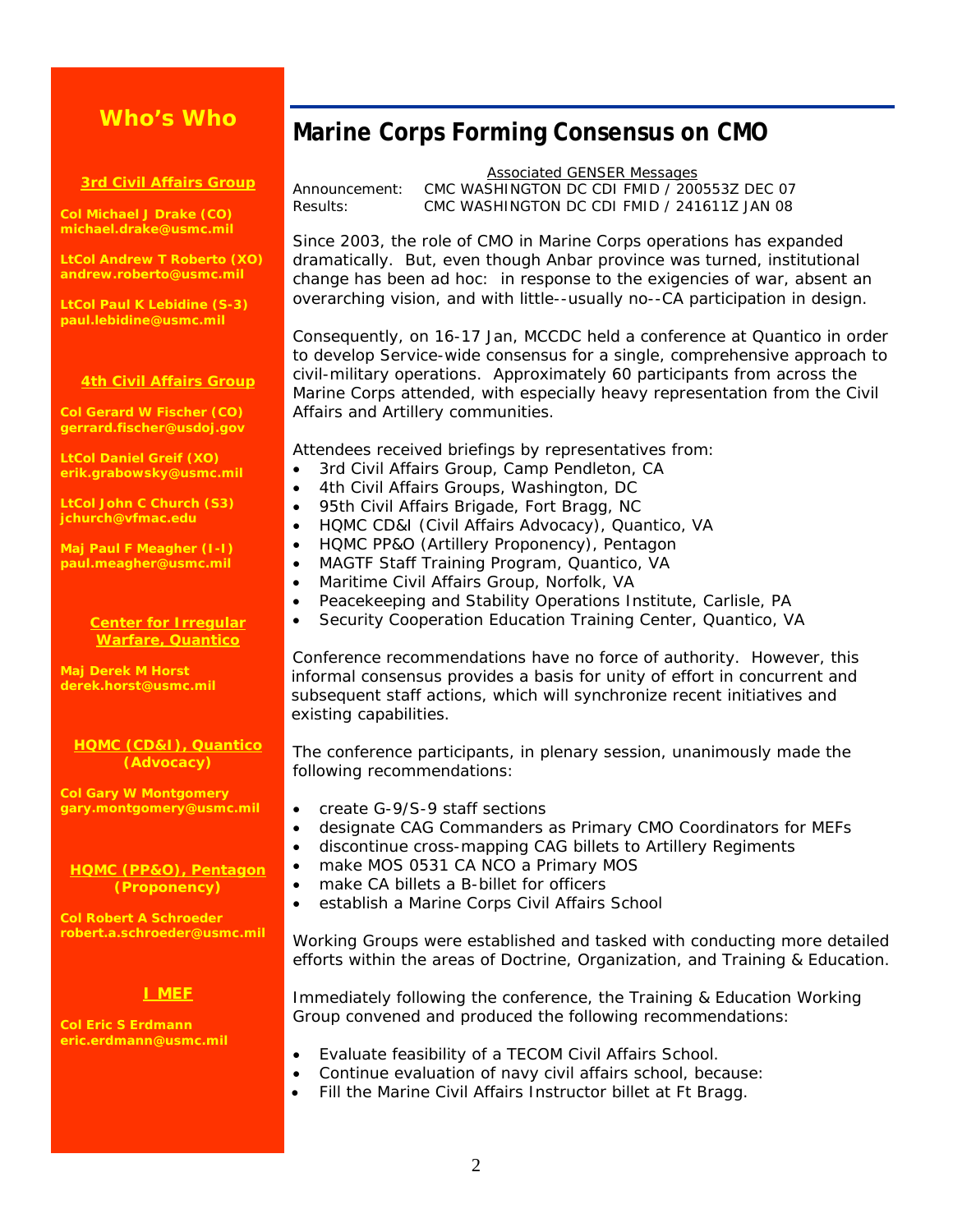#### **MAGTF Staff Training Program, Quantico**

**Col Daniel A Donohue daniel.a.donohue@usmc.mil** 

## **2008 Navy CA School Schedule**

**by CWO2 Kevin J Ellicott**  kevin.ellicott@navy.mil / (757) 318-4450 ext 386

#### **MARFORRES**

**LtCol Demetrius Bellizaire(G3) demetrius.bellizaire@usmc.mil** 

**Maj Richard B Howell (G8) richard.b.howell@usmc.mil** 

#### **MARSOC**

**Capt Walter A Wilkie walter.wilkie@usmc.mil** 

#### **SCETC, Quantico**

**Col Michael E Wagner (CO) michael.e.wagner@usmc.mil** 

**LtCol Robert V Carr (XO) robert.v.carr@usmc.mil** 

**SSgt Sheri A Pace (Admin) sheri.pace@usmc.mil** 

**Mr Douglas E Nash (Analyst) douglas.nash.ctr@usmc.mil** 

#### **US Army PKSOI, Carlisle, PA**

**Col R David Harlan roy.harlan@us.army.mil** 

#### **US Navy CA School, Little Creek, VA**

**Maj Christopher E Kelley christopher.kelley@navy.mil** 

**CWO2 Kevin J Ellicott kevin.ellicott@navy.mil** 

#### **USSOCOM**

**LtCol Gerald Graham gerald.graham@socom.mil** 

**Maj William J Babcock Jr william.babcock@socom.mil** 

## **Maritime CA Generalist Course (CAGC).** This is our tactical-level course focused on Civil Affairs and civil-military operations from the perspective a CA team member. It is a six weeks in length and consists of five weeks of academics and a one-week FTX. The course is broken up into three

sections as indicated in the schedule and must be taken back to back.

CAGC L1 02-08 7-20 Jan 2008 CAGC L2 02-08 21 Jan - 3 Feb 2008 CAGC L3 (CPX/FTX) 02-08 4-15 Feb 2008

CAGC L1 03-08 31 Mar - 13 Apr 2008 CAGC L2 03-08 14-27 Apr 2008 CAGC L3 (CPX/FTX) 03-08 28 Apr - 9 May 2008

CAGC L1 04-08 7-20 Jul 2008 CAGC L2 04-08 21 Jul - 3 Aug 2008 CAGC L3 (CPX/FTX) 04-08 4-15 Aug 2008

CAGC L1 01-09 5-18 Oct 2008 CAGC L2 01-09 19-31 Oct 2008 CAGC L3 (CPX/FTX) 01-09 1-13 Nov 2008

**Maritime CA Operations and Interagency Course (OIC)** is an overview course focused on instruction of Civil Affairs from the perspective of the combatant commander, Navy component commander, and the operational commander (i.e. JTF Commander). It is five days long and taught here at Little Creek.

| OIC 02-08 | 25-29 Feb 2008 |
|-----------|----------------|
| OIC 03-08 | 19-23 May 2008 |
| OIC 04-08 | 25-29 Aug 2008 |
| OIC 01-09 | 16-20 Nov 2008 |

**Maritime CA Plans and Operations Course (POC)**. This is a follow-on course to the MCAGC and MCAOIC. It focuses on the military decision making process and staff planning processes specifically from a Civil Affairs and civil-military operations perspective. It is two weeks long and taught either here at Little Creek or Norfolk.

POC 02-08 17-28 Mar 2008 POC 03-08 27 May - 13 Jun 2008 POC 04-08 2-19 Sep 2008 POC 01-09 30 Nov - 18 Dec 2008

## **Quote of the Day**

#### **CI = PA + CO + CA ~ by Bernard B. Fall**

(**C**ounter-**I**nsurgency, **P**olitical **A**ction, **C**ounter-guerrilla **O**ps, **C**ivic **A**ction)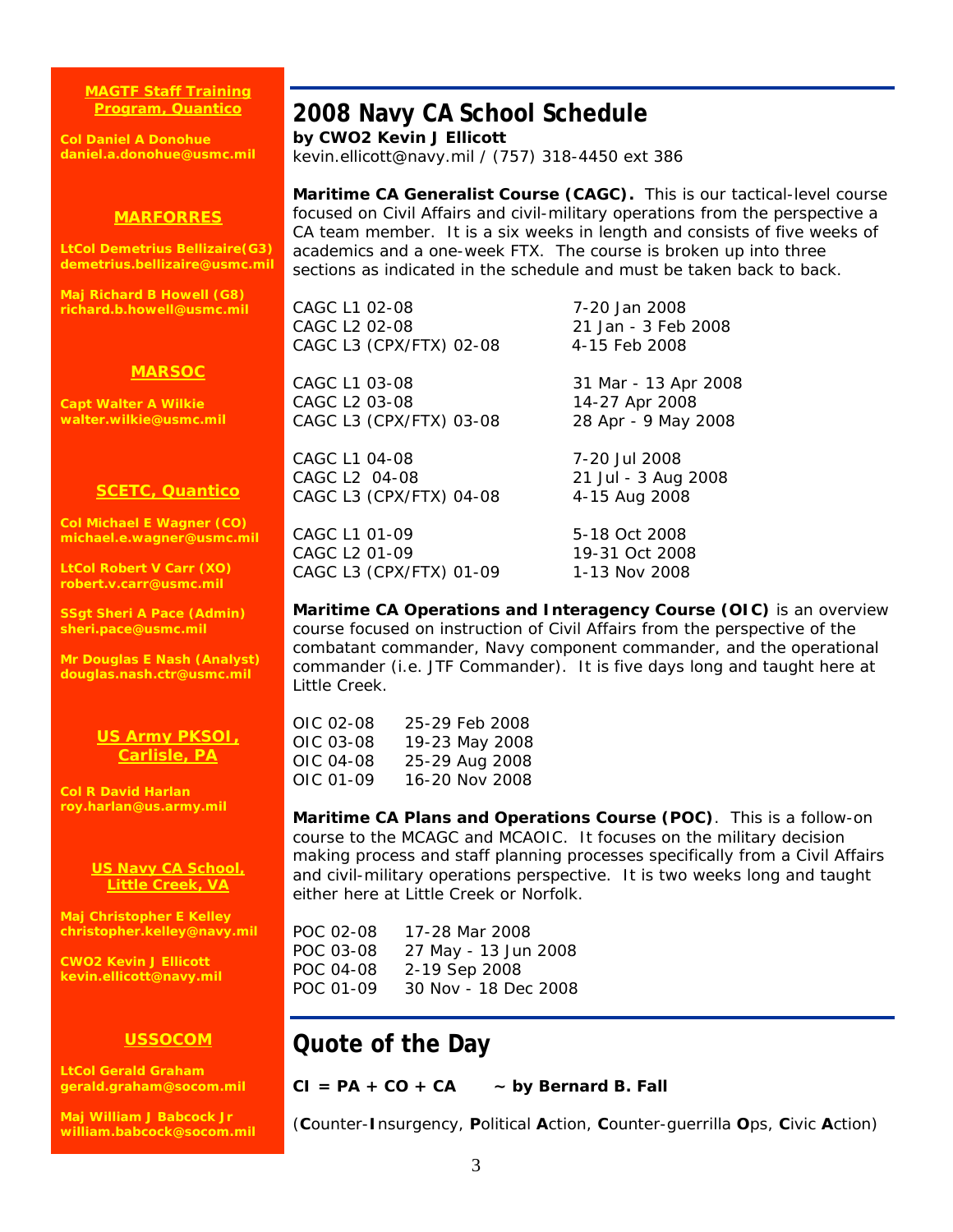## **JFCOMs Deployable Training Team and SOCJFCOMs Joint Training Team Observer Trainer for CMO and Interagency Coordination**

MAJ Mark Stevenson, US Army / Mark.Stevenson@jfcom.mil CMO & Interagency Coordination Observer Trainer, SOCJFCOM J794

The 15 Nov 07 article on a new Goldwater-Nichols Act was spot-on. As I read the article, I took the summation "to delegate authority commensurate with responsibilities, to streamline the chain of command, and to restore a clear correlation between forms and functions" and applied it somewhat to another topic of discussion at the Civil Affairs Conference: the functional specialty skills within Civil Affairs.

In order to frame my observations, I advocate the employment of CA functional specialists as staffers not mission planning agents or task executers. As staffers, CA functional specialists should provide detailed analysis in their respected areas, develop staff estimates and assessments, support the planning process, and facilitate the inclusion of their external counterparts into the process. At times, CA functional specialists could directly advise and support external counterparts. However, by doing so, the JFC looses a valuable staff asset.

In a perfect world we would expect the Joint Force Commander (JFC) to have 20 PhD's on his staff to provide the detailed analysis covering the six functional areas. A common misconception (and in some cases misrepresentation) is that the CMO staff is fully capable of performing this task because it is augmented with Civil Affairs functional specialists, has coordinating authority, and representation by, with, and through external partners. However, that is not the case. More often we are seeing that the JFC has very limited capacity on his staff to do such analysis.

Some common factors to the limited analysis capability include:

- There is no CMO staff analysis section manned by functional specialists.
- Organizational constructs for interagency coordination exist at the tactical level (PRT/CMOC) and at the theater strategic level (NCT/HACC), but the operational level lacks that daily interaction.
- There is limited use of assessment tools and IM/KM procedures as a whole for information sharing and collaboration.
- Functional specialists are not employed optimally.

Every Joint Force Headquarters (JFHQ) addresses these challenges differently and over the past four years we have seen several successful practices.

I have also seen that JFCs understand the requirement for analysis of the civil environment and are relying on those natural relationships that already exist within staff functions. Examples: The natural relationships of the SJA for Rule of Law / Ministry of Justice, the Surgeon for Ministry of Health, IO for Ministry of Education, the Engineer for Ministry of Public Utilities / Infrastructure, etc. In most cases, the CMO staff retains responsibility for Economy and Governance.

In terms of staff integration and stakeholder interoperability, the staff